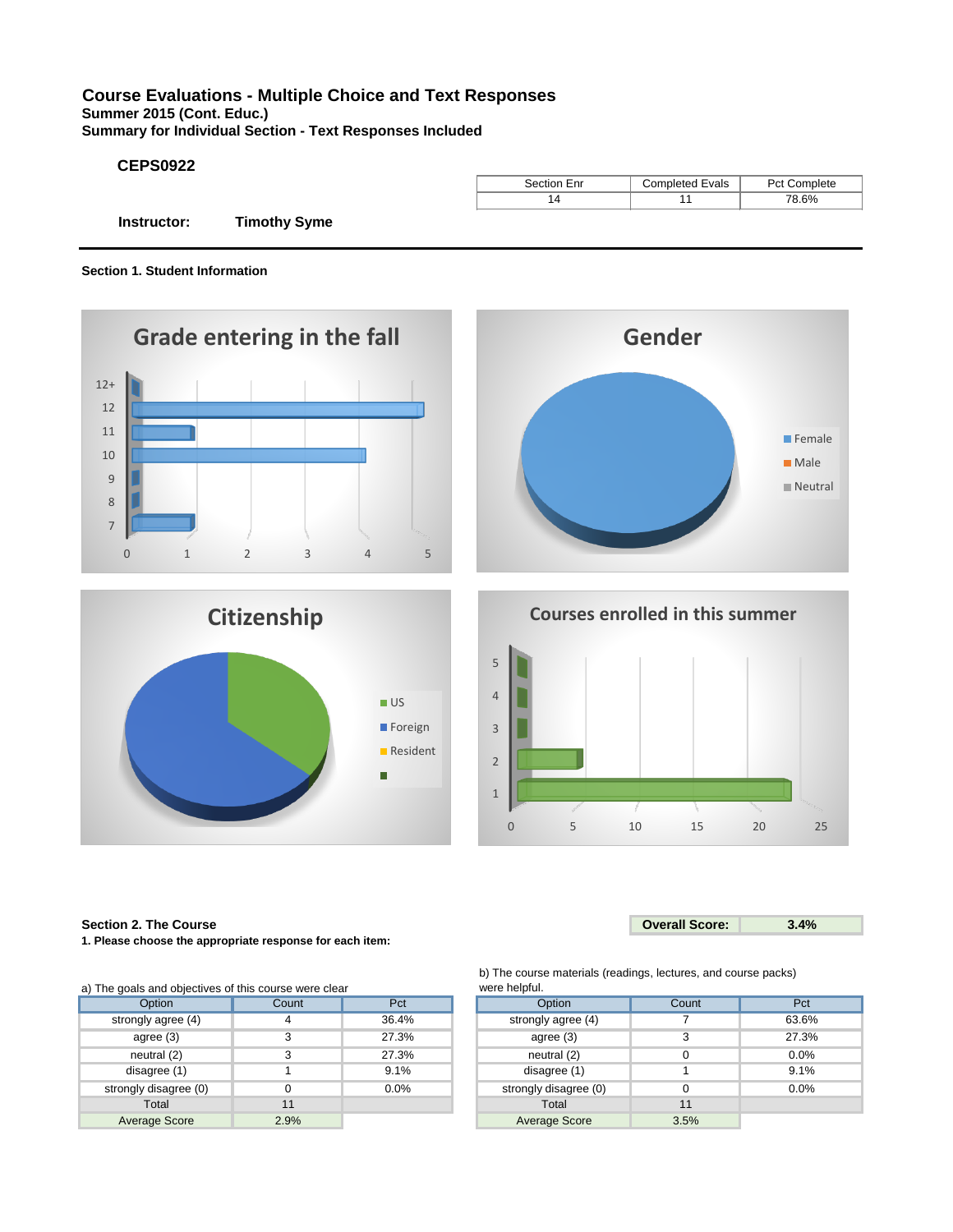## c) The course covered topics that interested me

| Option                | Count | Pct   | Option                | Count | Pct   |
|-----------------------|-------|-------|-----------------------|-------|-------|
| strongly agree (4)    |       | 54.5% | strongly agree (4)    | 5     | 45.5% |
| agree (3)             |       | 45.5% | agree $(3)$           | 5     | 45.5% |
| neutral (2)           |       | 0.0%  | neutral (2)           |       | 0.0%  |
| disagree (1)          |       | 0.0%  | disagree (1)          |       | 9.1%  |
| strongly disagree (0) |       | 0.0%  | strongly disagree (0) |       | 0.0%  |
| Total                 | 11    |       | Total                 | 11    |       |
| Average Score         | 3.5%  |       | Average Score         | 3.3%  |       |

# e) I found the course intellectually engaging example and college level learning.

| Option                | Count | Pct   | Option                | Count | Pct   |
|-----------------------|-------|-------|-----------------------|-------|-------|
| strongly agree (4)    |       | 72.7% | strongly agree (4)    |       | 63.6% |
| agree $(3)$           |       | 27.3% | agree $(3)$           |       | 18.2% |
| neutral $(2)$         |       | 0.0%  | neutral (2)           |       | 9.1%  |
| disagree (1)          |       | 0.0%  | disagree (1)          |       | 9.1%  |
| strongly disagree (0) |       | 0.0%  | strongly disagree (0) |       | 0.0%  |
| Total                 | 11    |       | Total                 | 11    |       |
| Average Score         | 3.7%  |       | Average Score         | 3.4%  |       |

# d) I was willing to work hard in this course

|                      |       |       | $\sim$                |       |       |
|----------------------|-------|-------|-----------------------|-------|-------|
| Option               | Count | Pct   | <b>Option</b>         | Count | Pct   |
| strongly agree (4)   |       | 54.5% | strongly agree (4)    |       | 45.5% |
| agree $(3)$          |       | 45.5% | agree $(3)$           |       | 45.5% |
| neutral (2)          |       | 0.0%  | neutral (2)           |       | 0.0%  |
| disagree (1)         |       | 0.0%  | disagree (1)          |       | 9.1%  |
| trongly disagree (0) |       | 0.0%  | strongly disagree (0) |       | 0.0%  |
| Total                | 11    |       | Total                 |       |       |
| Average Score        | 3.5%  |       | Average Score         | 3.3%  |       |

# f) This course gave me a better understanding of the demands of

| Option            | Count | Pct   | <b>Option</b>         | Count | Pct   |
|-------------------|-------|-------|-----------------------|-------|-------|
| ongly agree (4)   | 8     | 72.7% | strongly agree (4)    |       | 63.6% |
| agree $(3)$       |       | 27.3% | agree (3)             |       | 18.2% |
| neutral $(2)$     |       | 0.0%  | neutral (2)           |       | 9.1%  |
| disagree (1)      |       | 0.0%  | disagree (1)          |       | 9.1%  |
| ngly disagree (0) |       | 0.0%  | strongly disagree (0) |       | 0.0%  |
| Total             | 11    |       | Total                 |       |       |
| verage Score      | 3.7%  |       | Average Score         | 3.4%  |       |
|                   |       |       |                       |       |       |

3. On average, how many hours per day did you spend working on this

| Option            | Count | Pct   | Option  | Count | Pct     |
|-------------------|-------|-------|---------|-------|---------|
| I thought I would |       | 72.7% | $0 - 1$ |       | $0.0\%$ |
| າ as I expected   |       | 27.3% | 1-2     |       | 54.5%   |
| I thought I would |       | 0.0%  | $3 - 4$ |       | 27.3%   |
| Total             |       |       | 4+      |       | 18.2%   |
| rage Score        | 3.5%  |       | Total   |       |         |

## 2. I learned in this course (select one): course outside of class?

| Option                      | Count | Pct   | Option | Count | Pct   |
|-----------------------------|-------|-------|--------|-------|-------|
| more than I thought I would |       | 72.7% | 0-1    |       | 0.0%  |
| as much as I expected       |       | 27.3% | l -2   |       | 54.5% |
| less than I thought I would |       | 0.0%  | $3-4$  |       | 27.3% |
| Total                       |       |       | 4+     |       | 18.2% |
| Average Score               | 3.5%  |       | Total  |       |       |

#### **3. What aspects of the course did you like best? What did you like least?**

- I really enjoyed our class discussions, especially since we were able to sometimes veer off into subtopics of particular interest to us, gender for example. I did think, though, that at times the whole class felt much too casual and unimportant and that no one cared about work as muc as I did.

- I came in completely set on my perspective on politics and how the world works today. Coming from a very conservative school and social circle I never thought that there was so much more to consider.

I liked that I got to know completely different answers to some of the questions I assumed were straight forward. Who knew that greed could not be natural.

- The discussions we had in class were very interesting

- The reading was a lot for me and I had to take a lot of time to do them but I think it was a good opportunity to improve my English vocabulary and understanding in democracy.

- I loved how my instructor was enthusiastic engaging. I felt that I understood what he was explaining to me, and I felt as though it was a safe learning environment.

- I enjoyed the way that the course materials all fit together--it was really easy to relate one primary source to another because they were all so well selected. I was kind of frustrated in that the course material itself deviated from the original course description that attracted me to the course in the first place. I just wish the course description more accurately reflected what was actually being taught.

- I really enjoyed the talking that took place, we had a lot of great discussions. I did not enjoy as much reading a lot, but rather enjoyed writing the essay and blog posts.

## **Section 3. The Instructor**

**Overall Score: 3.5%**

## **Instructor: Timothy Syme**

## **1. Please choose the appropriate response for each item**

a) The instructor was consistently well prepared

| Option                | Count | Pct     | Option                | Count | Pct   |
|-----------------------|-------|---------|-----------------------|-------|-------|
| strongly agree (4)    |       | 45.5%   | strongly agree (4)    |       | 63.6% |
| agree $(3)$           |       | 45.5%   | agree (3)             |       | 36.4% |
| neutral (2)           |       | 9.1%    | neutral (2)           |       | 0.0%  |
| disagree (1)          |       | $0.0\%$ | disagree (1)          |       | 0.0%  |
| strongly disagree (0) |       | $0.0\%$ | strongly disagree (0) |       | 0.0%  |

## b) The instructor kept me interested in this course

| Option            | Count | Pct     | Option                | Count | Pct     |
|-------------------|-------|---------|-----------------------|-------|---------|
| ongly agree (4)   |       | 45.5%   | strongly agree (4)    |       | 63.6%   |
| agree $(3)$       |       | 45.5%   | agree $(3)$           |       | 36.4%   |
| neutral $(2)$     |       | 9.1%    | neutral (2)           |       | 0.0%    |
| disagree (1)      |       | 0.0%    | disagree (1)          |       | 0.0%    |
| ngly disagree (0) |       | $0.0\%$ | strongly disagree (0) |       | $0.0\%$ |